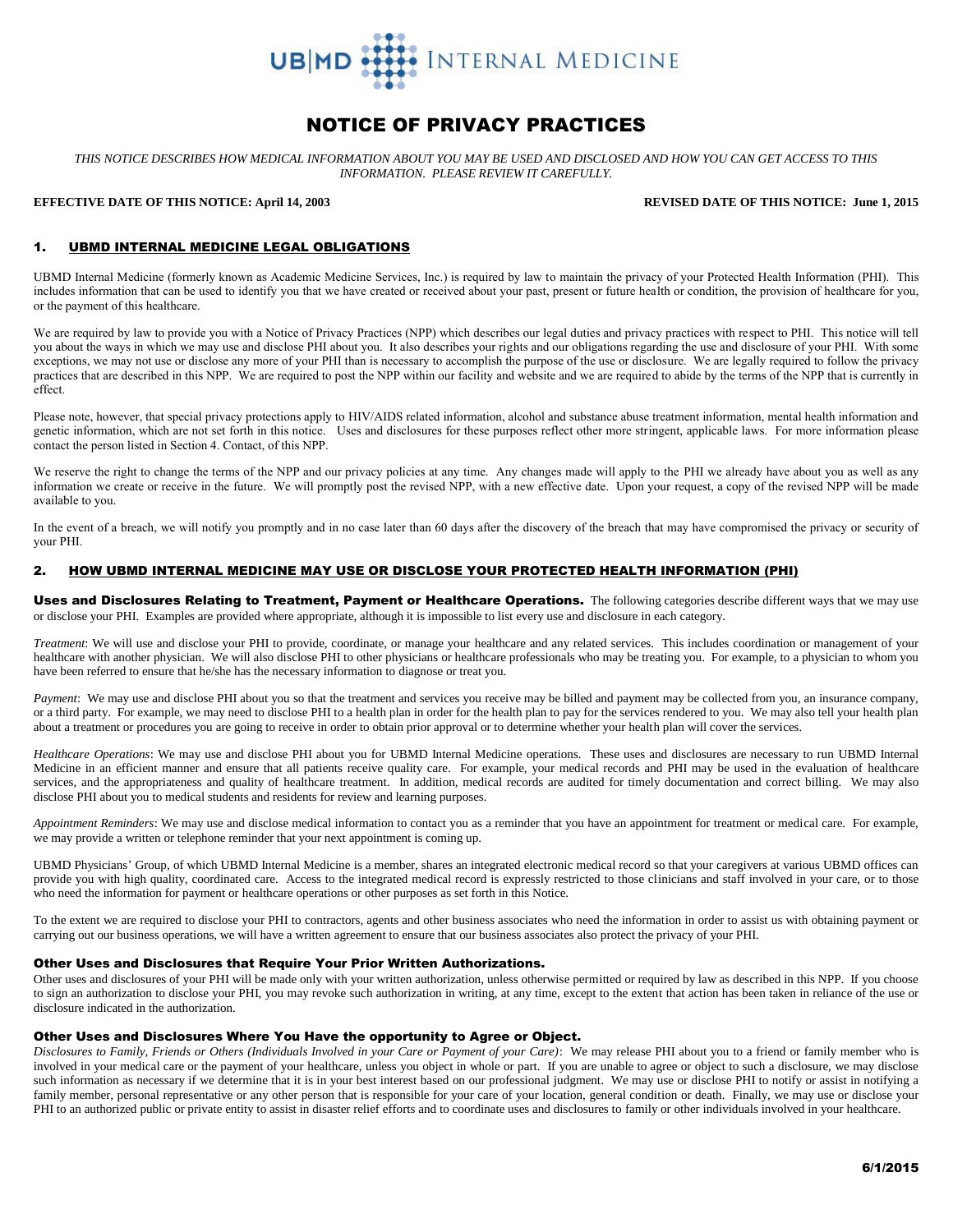# Other Uses and Disclosures that May Be Made Without Your Consent, Authorization or Opportunity to Object. We may use and disclose

your PHI without your consent or authorization for the following reasons:

*Required by Law*: We will disclose PHI about you when required to do so by federal, state or local law and the use or disclosure complies with and is limited to the relevant requirements of such law.

*For Public Health Activities*: We will report information about births and deaths; to prevent or control various diseases; to report child abuse and neglect; to report reactions to medications or problems with products; to notify people of recalls of products they may be using; or to notify a person who may have been exposed to a disease or may be at risk for contracting or spreading a disease. All such disclosures will be made in accordance with the requirements of federal, state or local law.

*About Victims of Abuse, Neglect or Domestic Violence*: We may release your PHI to a public health authority that is authorized to receive reports of abuse, neglect or domestic violence.

*For Health Oversight Activities*: We may disclose PHI about you to a health oversight agency for activities authorized by law. These health oversight activities include, for example, audits, investigations, inspections, and licensure. These activities are necessary for the government to monitor the healthcare system, government programs, eligibility or compliance, and to enforce health-related civil rights and criminal laws.

*Lawsuits and Disputes*: We may disclose your PHI if we are subpoenaed or ordered to do so by a court or administrative tribunal that is handling a lawsuit or other dispute.

*For Law Enforcement Purposes*: We may release your PHI if asked to do so by a law enforcement official for any of the following reasons: in response to a court order, subpoena, warrant, summons or similar process; to identify or locate a suspect, fugitive, material witness, or missing person; about the victim of a crime if, under certain limited circumstances, we are unable to obtain the person's consent; about a death we believe may be the result of criminal conduct; about criminal conduct that occurred on our property; and in emergency circumstances to report a crime; the location of the crime or victims; or the identity, description or location of the person who committed the crime.

*For Coroners, Medical Examiners and Funeral Directors*: We may release PHI to a coroner or medical examiner when authorized by law. This may be necessary, for example, to determine the cause of death. We may also release PHI to funeral directors as necessary to carry out their duties.

*For Organ or Tissue Donation Purposes*: If you are an organ donor, we may release PHI to organ procurement organizations to assist them in organ, eye or tissue donation and transplants.

*To Avert a Serious Threat to Health or Safety*: In order to avoid a serious threat to the health or safety of a person or the public, we may provide PHI to law enforcement personnel or persons able to prevent or lessen such harm.

*Specialized Government Functions*: We may disclose PHI for national security purposes to authorized federal officials authorized by law. In addition we may disclose PHI to authorized federal officials so they may provide protection to the president, other authorized persons or foreign head of state or to conduct special investigations.

*Military and Veterans Activities*: If you are a members of the armed forces, we may release PHI about you as required by military command authorities. We may also release PHI about foreign military personnel to the appropriate foreign military authority.

*Inmates and Correctional Institutions*: If you are an inmate or you are detained by a law enforcement officer, we may disclose your PHI to the prison officers or law enforcement officers if necessary to provide you with healthcare, or to maintain safety, security and good order at the place where you are confined. This includes sharing PHI that is necessary to protect the health and safety of other inmates or persons involved in supervising or transporting inmates.

*Workers' Compensation*: We may release PHI about you for workers' compensation or similar programs. These programs provide benefits for work-related injuries or illness.

*Emergency Situations*: We may use or disclose your PHI if you need emergency treatment and we are unable to obtain your consent. If this happens, we will try to obtain your consent as soon as we reasonably can after we treat you.

*Communication Barriers*: We may use or disclose your PHI if we are unable to obtain your consent because of substantial communication barriers, and we believe you would want us to treat you if we could communicate with you.

*Research*: Under certain circumstances, we may use and disclose medical information about you for research purposes. For example, a research project may involve comparing the health and recovery of all patients who received one medication to those who received another, for the same condition. All research projects, however, are subject to a special approval process. This process evaluates a proposed research project and its use of medical information, trying to balance the research needs with the patients' need for privacy of their medical information. Before we use or disclose medical information for research, the project will have been approved through this research approval process. We may, however, disclose medical information about you to people preparing to conduct a research project, for example, to help them look for patients with specific medical needs or on decedents. Under other limited circumstances, we will ask for your written authorization before using your PHI for research purposes.

*Health–Related Benefits or Services*: We may use or disclose PHI to give you information about treatment alternatives or other healthcare services or benefits we offer and/or provide or that may be of interest to you.

*Marketing*: We will not disclose your PHI for marketing purposes unless you give us permission.

*Fundraising*: We may use PHI to contact you in an effort raise funds for UBMD Internal Medicine and its operations. We may also disclose PHI to other foundations or business associates so that these foundations or business associates may contact you in raising money for UBMD Internal Medicine. We would only release information such as name, address and phone number, the dates you received treatment or services, outcomes, and the name of the healthcare professional who treated you. For all other fund raising activities, you have the opportunity to opt out of receiving any further fundraising communications. To opt out, please contact the person listed in Section 4. Contact, of this NPP.

*De-identified Information*: We may also disclose your PHI if it has been de-identified or if it is not possible for anyone to connect the information back to you.

*Incidental Disclosure*: While we will take reasonable steps to safeguard the privacy of your PHI, certain disclosures of your PHI may occur during, or as an unavoidable result of our otherwise permissible uses and disclosures of your PHI. For example, during the course of a treatment session, other patients in the treatment area may see, or overhear discussion of, your PHI.

# 3. INDIVIDUAL RIGHTS

The Right to Request Restrictions on Certain Uses and Disclosures of PHI.